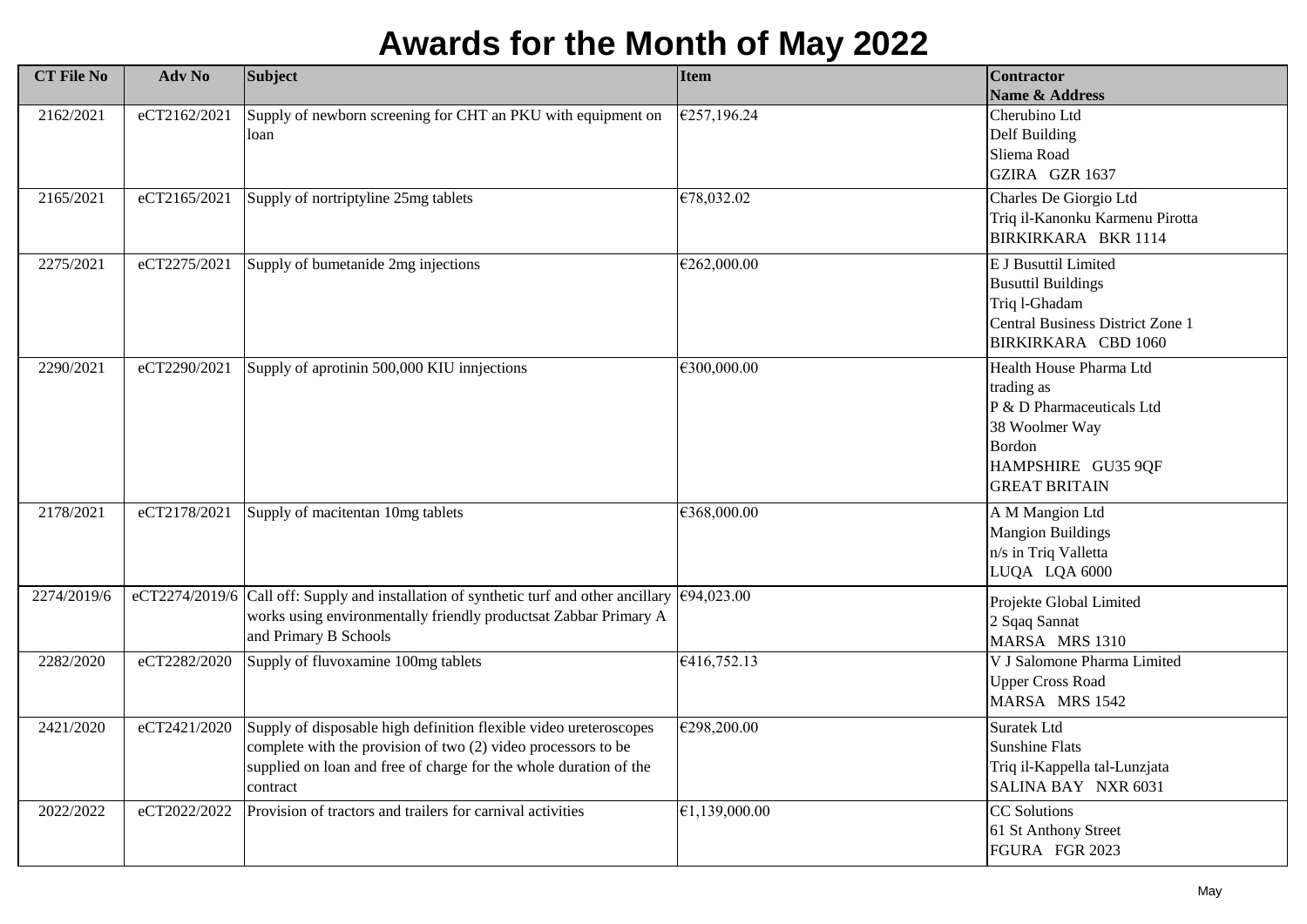| <b>CT File No</b> | Adv No       | <b>Subject</b>                                                      | <b>Item</b>                   | <b>Contractor</b>                        |
|-------------------|--------------|---------------------------------------------------------------------|-------------------------------|------------------------------------------|
|                   |              |                                                                     |                               | Name & Address                           |
| 2336/2021         | eCT2336/2021 | Supply of human albumin 20 percent solution                         | €858,000.00                   | A M Mangion Ltd                          |
|                   |              |                                                                     |                               | <b>Mangion Buildings</b>                 |
|                   |              |                                                                     |                               | n/s in Triq Valletta                     |
|                   |              |                                                                     |                               | LUQA LQA 6000                            |
| 2376/2020/3       |              | eCT2376/2020/3 Supply of drug eluting stents                        | Lot $3 - 6191,250.00$         | Jamesco Trading Co Ltd                   |
|                   |              |                                                                     |                               | Birkirkara Road                          |
|                   |              |                                                                     |                               | KAPPARA SGN 4190                         |
| 2118/2021         | eCT2118/2021 | Supply, delivery and assembly of seating furniture for various      | €600,497.00                   | Al Nibras for Science and Technology Ltd |
|                   |              | schools in Malta and Gozo                                           |                               | Plot 12                                  |
|                   |              |                                                                     |                               | <b>Block C</b>                           |
|                   |              |                                                                     |                               | Midland Micro Enterprise Park            |
|                   |              |                                                                     |                               | NAXXAR NXR 6345                          |
| 2379/2021         | eCT2379/2021 | Supply of recombinant human erythropoietin                          | €671,661.80                   | V J Salomone Pharma Limited              |
|                   |              |                                                                     |                               | <b>Upper Cross Road</b>                  |
|                   |              |                                                                     |                               | MARSA MRS 1542                           |
| 2303/2021         | eCT2303/2021 | Finishing (embellishment and landscaping) works at the Malta        | €1,272,548.89                 | G and P Borg Ltd.                        |
|                   |              | International Contemporary Art Space (MICAS) Phase 4 in an          |                               | Conscram                                 |
|                   |              | environmentally friendly manner.                                    |                               | <b>Ibragg Road</b>                       |
|                   |              |                                                                     |                               | IBRAGG SWQ 2039                          |
| 2017/2022         | eCT2017/2022 | Supply of COVID-19 fast track essay kits with equipment on loan     | €2,308,500.00                 | Europharma Ltd                           |
|                   |              | (NAAT Rapid Test)                                                   |                               | Catalunya Buildings                      |
|                   |              |                                                                     |                               | Psaila Street                            |
|                   |              |                                                                     |                               | BIRKIRKARA BKR 9076                      |
| 2032/2020         | eCT2032/2020 | Supply of polymer I/A tips for irrigation / aspiration hand piece   | €109,800.00                   | ProCare Ltd                              |
|                   |              |                                                                     |                               | Carmelina Court No 5                     |
|                   |              |                                                                     |                               | E B Vella Street                         |
|                   |              |                                                                     |                               | MOSTA MST 3157                           |
| 2206/2021         | eCT2206/2021 | Supply of various endotracheal tubes (various sizes)                | €47,621.54<br>Lot $1$ -       | <b>Associated Equipment Ltd</b>          |
|                   |              |                                                                     | Lot 2 - $\epsilon$ 115,416.00 | 11 Lourdes Square                        |
|                   |              |                                                                     |                               | Rihan Avenue                             |
|                   |              |                                                                     |                               | SAN GWANN SGN 2010                       |
| 2183/2021         | eCT2183/2021 | Supply of next generation sequencing for haematological             | €1,702,889.56                 | <b>E J Busuttil Limited</b>              |
|                   |              | malignancy mutations with equipment on loan                         |                               | <b>Busuttil Buildings</b>                |
|                   |              |                                                                     |                               | Triq 1-Ghadam                            |
|                   |              |                                                                     |                               | <b>Central Business District Zone 1</b>  |
|                   |              |                                                                     |                               | BIRKIRKARA CBD 1060                      |
| 3047/2021         | eCT3047/2021 | Construction and structural alterations, finishings, mechanical and | €3,741,486.98                 | <b>FESJV</b>                             |
|                   |              | electrical works using environmentally friendly products at Nadur   |                               | Floor 1                                  |
|                   |              | Primary School, Gozo                                                |                               | <b>Valley Mansions</b>                   |
|                   |              |                                                                     |                               | Msida Valley Road                        |
|                   |              |                                                                     |                               | BIRKIRKARA BKR 9023                      |